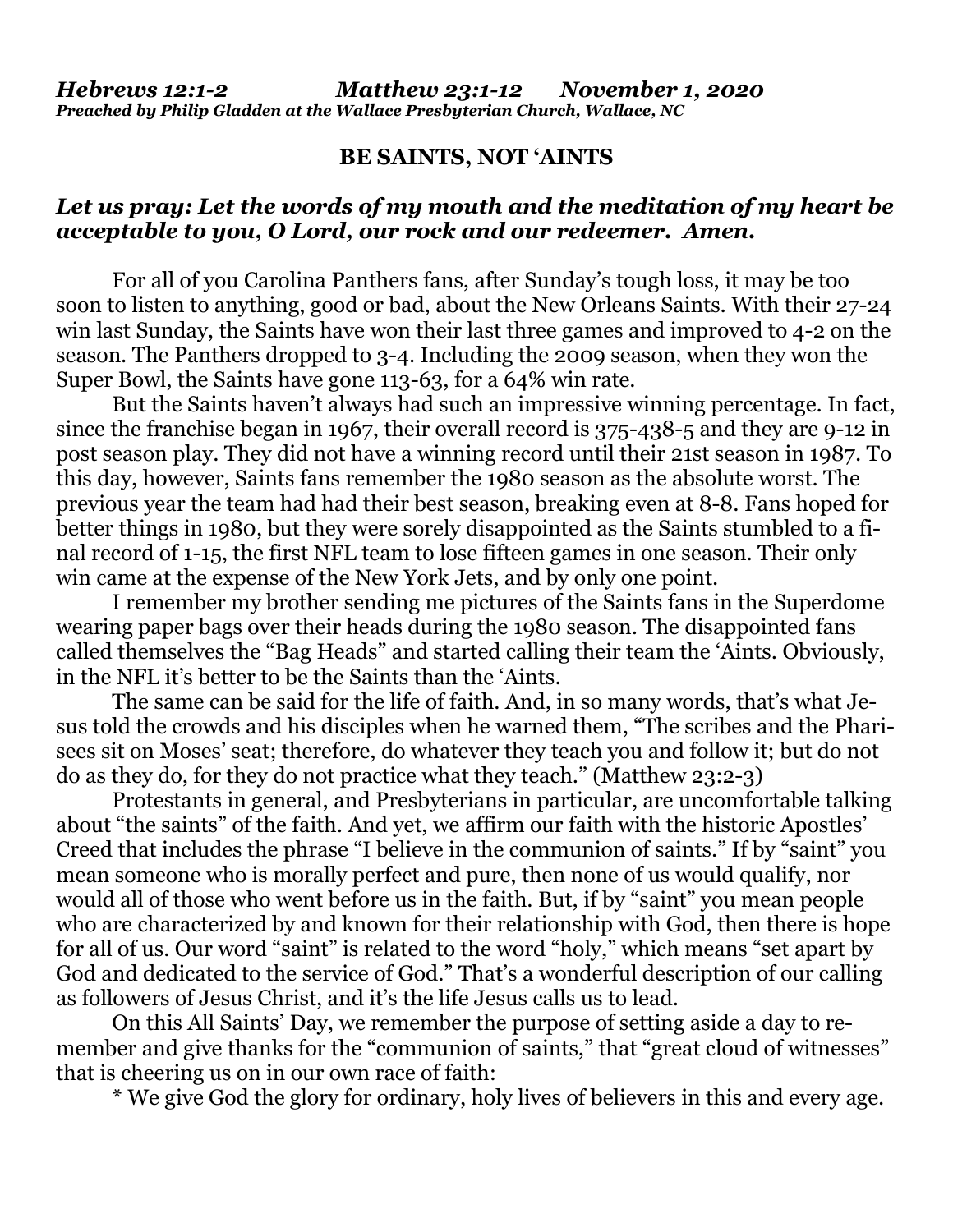\* We recognize the ongoing sanctification of the whole people of God — that is, how we live out the faith we have in and through Jesus Christ as Lord and Savior.

\* Our hope in Jesus Christ and the encouragement from the communion of saints lifts us out of a preoccupation with our own immediate situation and the discouragement of the present.

\* We are reminded that God was with the faithful of the past, and we are reassured that God is with us today.<sup>1</sup>

It's because God has been faithful in the past, continues to be faithful in our lives today, and promises to be faithful always that we are called to be saints, not 'aints. In other words, we are called to "walk the talk and practice what we preach" — not to earn God's love, but as a way to give thanks for all that God has done, is doing, and will do for us.

Last Monday, there were probably plenty of Monday morning quarterbacks pointing fingers at the Panthers and criticizing the team for their loss to the Saints. Two thousand years removed from Jesus and the scribes and the Pharisees, it is tempting and so easy to do the same kind of Monday morning quarterbacking. We might even want to cheer Jesus on: "Yeah, you give it to 'em, Jesus! Way to call out those hypocrites!" But, if we listen carefully to Jesus' teachings against the religious leaders of his day, we might just realize that the same principles apply to our own lives of faith. As someone has commented, "It is easier to appear pious or to instruct others regarding their faults than to implement God's commands in our own lives."<sup>2</sup>

Jesus' denunciation of the scribes and the Pharisees for not practicing what they teach is like a mirror we can hold up in front of our own lives. Notice that Jesus didn't criticize the religious leaders for what they were teaching the people. After all, they were teaching God's law. But he did call them out for how they interpreted God's law and used it to build themselves up rather than to serve God's people. In a nutshell, Jesus' criticism is summed up in his charge, "They do all their deeds to be seen by others." (Matthew 23:5)

Trust me when I tell you that I am listening closely to what I am saying this morning. Here I stand, dressed in a black robe, wearing a stole with tassels on the end, teaching and preaching God's Word! And we hear these words of Jesus about "practicing what we teach" on a day when we will elect a Nominating Committee who will propose of list of men and women to serve as Ruling Elders in our congregation. But, as our *Book of Order* says about Ruling Elders, they are not called to rule as those who would "lord it over" the rest of us, but to discern and measure our church's faithfulness to God's Word and strengthen the faith and life of discipleship of all of us.

As a young man, Jorge Mario Bergoglio worked as a bouncer and a janitor in Buenos Aires, Argentina. Later he trained as a chemist and worked as a technician. After he recovered from a severe illness, he studied for the priesthood and entered the Jesuit order. You might know him better as Pope Francis. After he became Pope, he quickly became known as "the People's Pope" and "the Pope of the Poor." To the consternation of many religious officials and with the admiration from many others, even outside the Catholic Church, Francis practices what he teaches. Instead of living in the